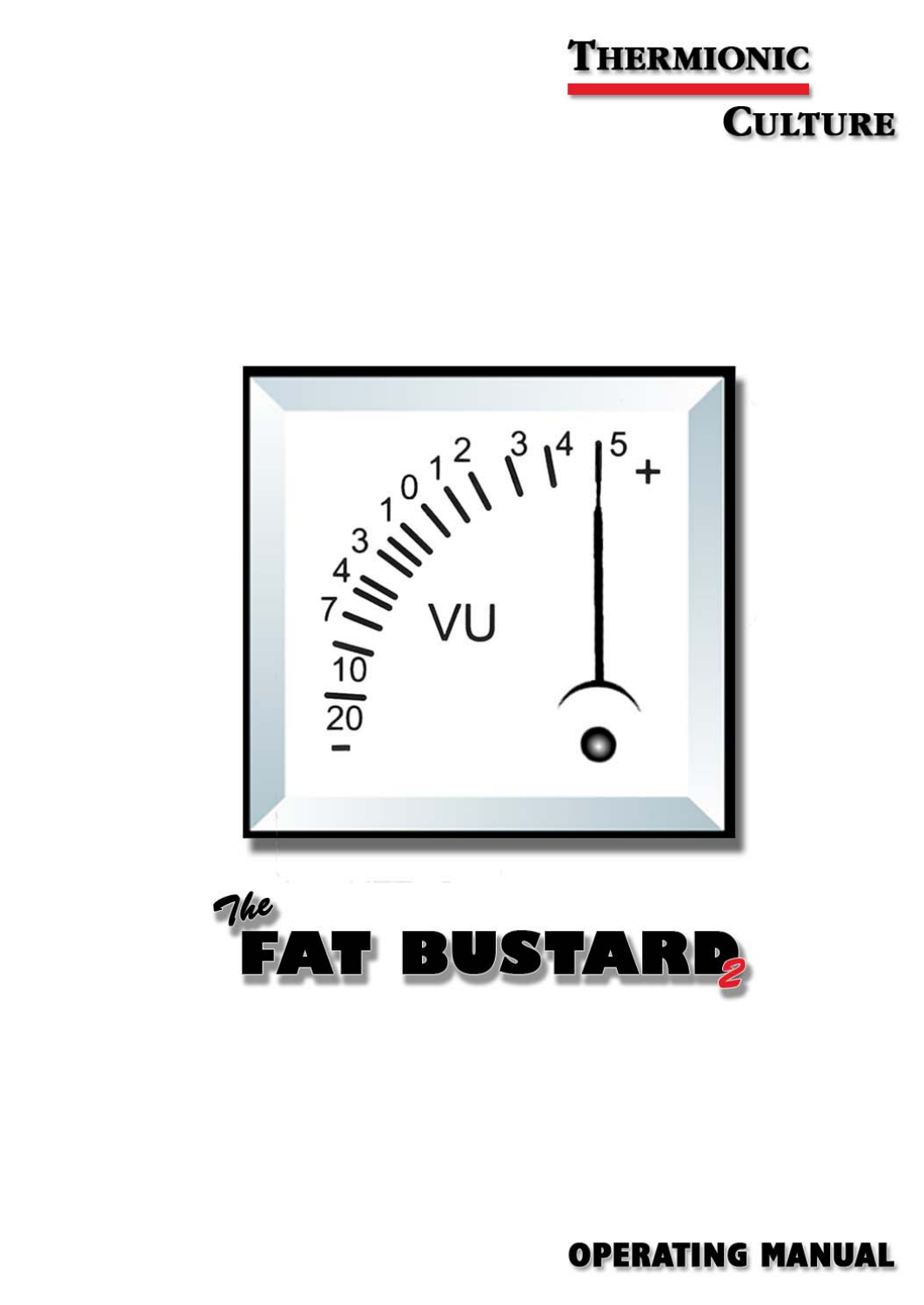

# **WARNING**

For your personal safety, please read this operating manual and warning thoroughly before using the equipment.

This unit must be installed in such a manner that operator access to the mains plug is maintained. Where the product is to be rack mounted, this may be achieved by having access to the disconnection device for the whole rack.

To reduce the risk of electric shock, it is essential that the unit is disconnected from the mains supply before removing the cover.

Please also note that the power supply capacitors within this unit can remain charged even after the mains supply has been disconnected. It is essential that these capacitors are discharged after the mains supply has been disconnected and the covers have been removed.

In the event that this unit has been dropped or has suffered an impact, an electrical safety test must be carried out before reconnection to the mains supply.

This equipment is not intended for use in explosion hazard environments. It must be used and stored in studio conditions, such that the ambient relative humidity does not exceed 80%, nor is the temperature to be allowed to drop to a level, which would cause dew point to be reached.

The Fat Bustard gets hot! Please ensure that adequate ventilation is provided and that the ventilation slots are not obstructed. When rack mounting this equipment, mount it at the top of the rack, or if there is equipment above it, leave an air gap of 1U ( 1.75") for heat to escape. A fan may be required to provide sufficient airflow. Failure to observe these precautions may result in damage occurring to the equipment above and/or to the Fat Bustard.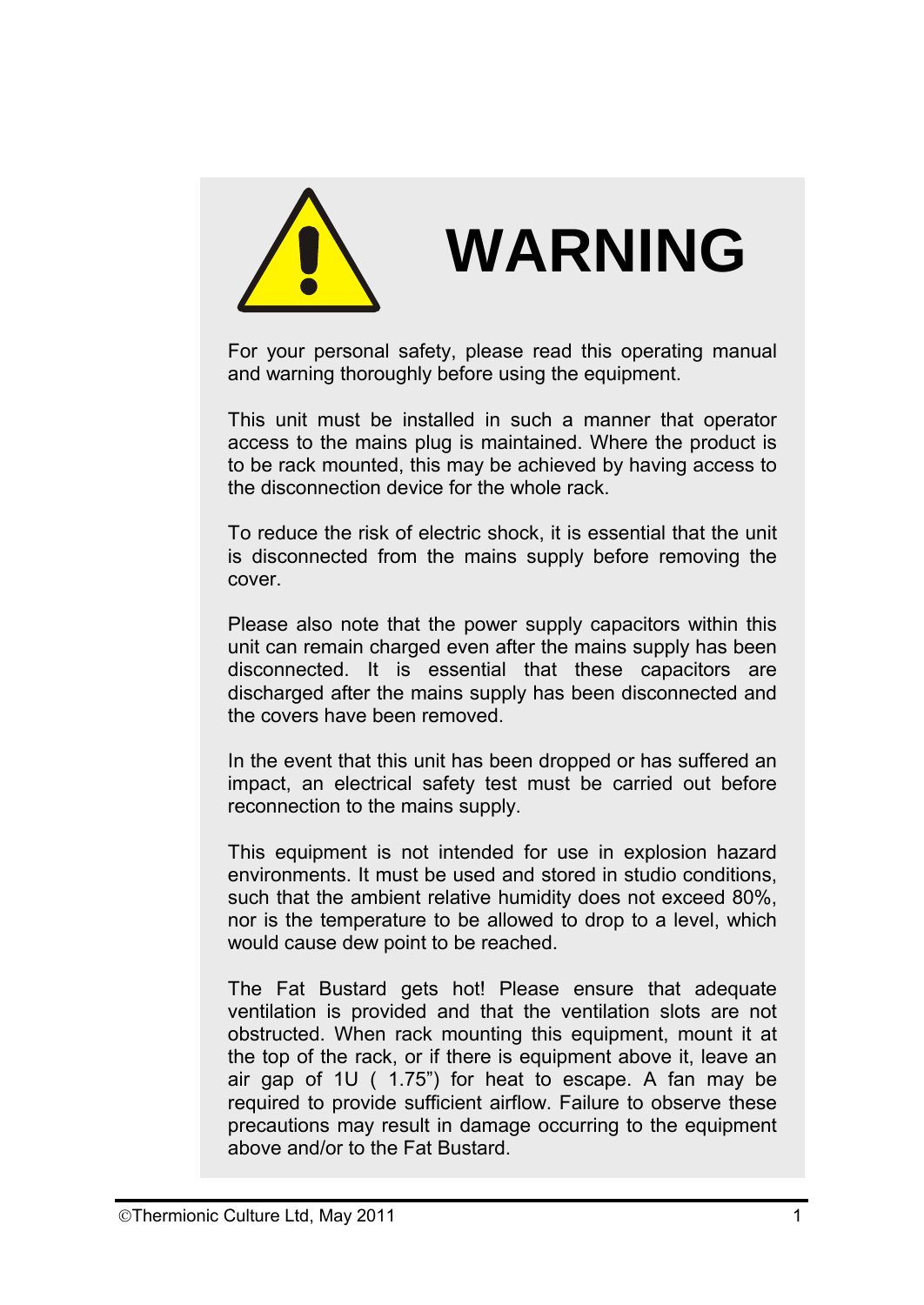# **CONTENTS**

| <b>Section</b><br>1 |                                  | <b>Introduction</b>      | Page<br>3      |
|---------------------|----------------------------------|--------------------------|----------------|
| $\mathbf{2}$        | <b>Controls</b>                  |                          | 4              |
|                     | 2.1                              | Attitude                 | 4              |
|                     | 2.2                              | EQ section               | 4              |
|                     | 2.3                              | Stereo width section     | 5              |
|                     | 2.4                              | Stereo spread            | 5              |
|                     | 2.5                              | <b>Bandwidth</b>         | 5              |
|                     | 2.6                              | Bass to centre           | 6              |
|                     | 2.7                              | <b>Balance</b>           | 6              |
|                     | 2.8                              | Output level             | 6              |
|                     | 2.9                              | Monitor                  | 6              |
| 3                   | <b>Installation Hints</b>        | $\overline{7}$           |                |
|                     | 3.1                              | Installation             | $\overline{7}$ |
|                     | 3.2                              | Power                    | $\overline{7}$ |
|                     | 3.3                              | Inputs                   | $\overline{7}$ |
|                     | 3.4                              | Outputs                  | $\overline{7}$ |
|                     | 3.5                              | <b>Audio Connections</b> | $\overline{7}$ |
|                     | 3.6                              | <b>Tips</b>              | 8              |
| 4                   | <b>Operational Hints</b>         |                          | 9              |
| 5                   | <b>Inputs and Outputs</b>        |                          | 10             |
| 6                   | <b>Servicing and Maintenance</b> |                          | 11             |
|                     | 6.1                              | Valves                   | 11             |
|                     | 6.2                              | Operating voltage / Fuse | 11             |
| 7                   |                                  | <b>Specification</b>     | 12             |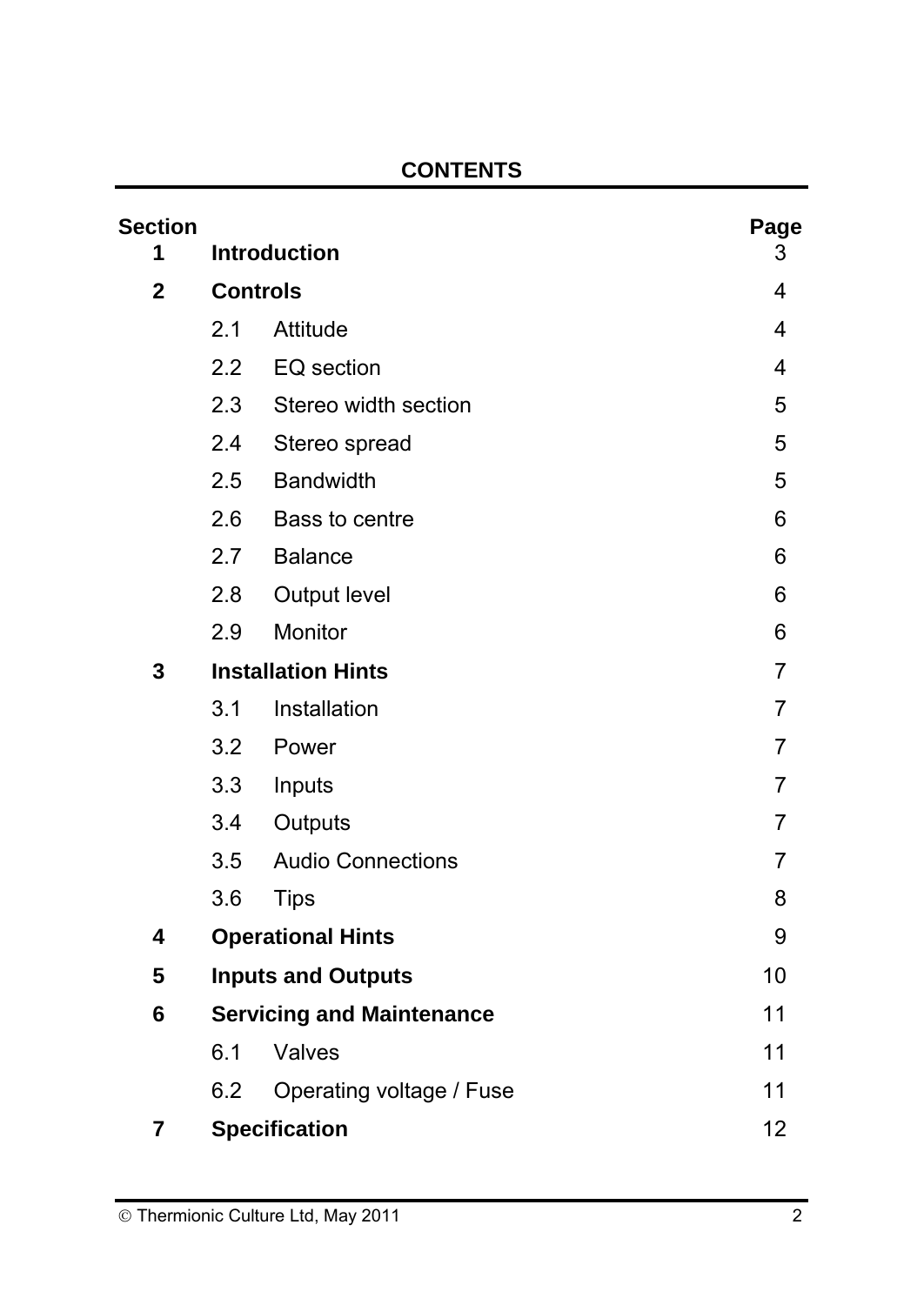#### **1 Introduction**

The Fat Bustard is a passive input summing mixer that has all valve summing and output stages. There are 12 input channels and 2 auxiliary inputs. Included in the output stage are facilities for stereo EQ, gain, distortion and also control of the stereo / mono balance over different frequencies. These features are all tried & tested and are felt to be useful and unique to what the Fat Bustard offers and what it can be used to achieve.

The Fat Bustard owes its sound largely to the unusual choice of valves used. The summing / EQ amplifier uses 5965 valves, only used in audio applications by Fairchild before now. These excellent valves give smoothness and fatness to the sound. The output amplifier uses 6SN7 valves. These large output valves give a huge amount of headroom and a tough punchy character. The stereo width is controlled by a 12AU7 valve giving a wide spectrum to the sound.

The Fat Bustard has been left with unbalanced inputs and output as standard because, after much experimentation, the sound of the unit was preferred this way.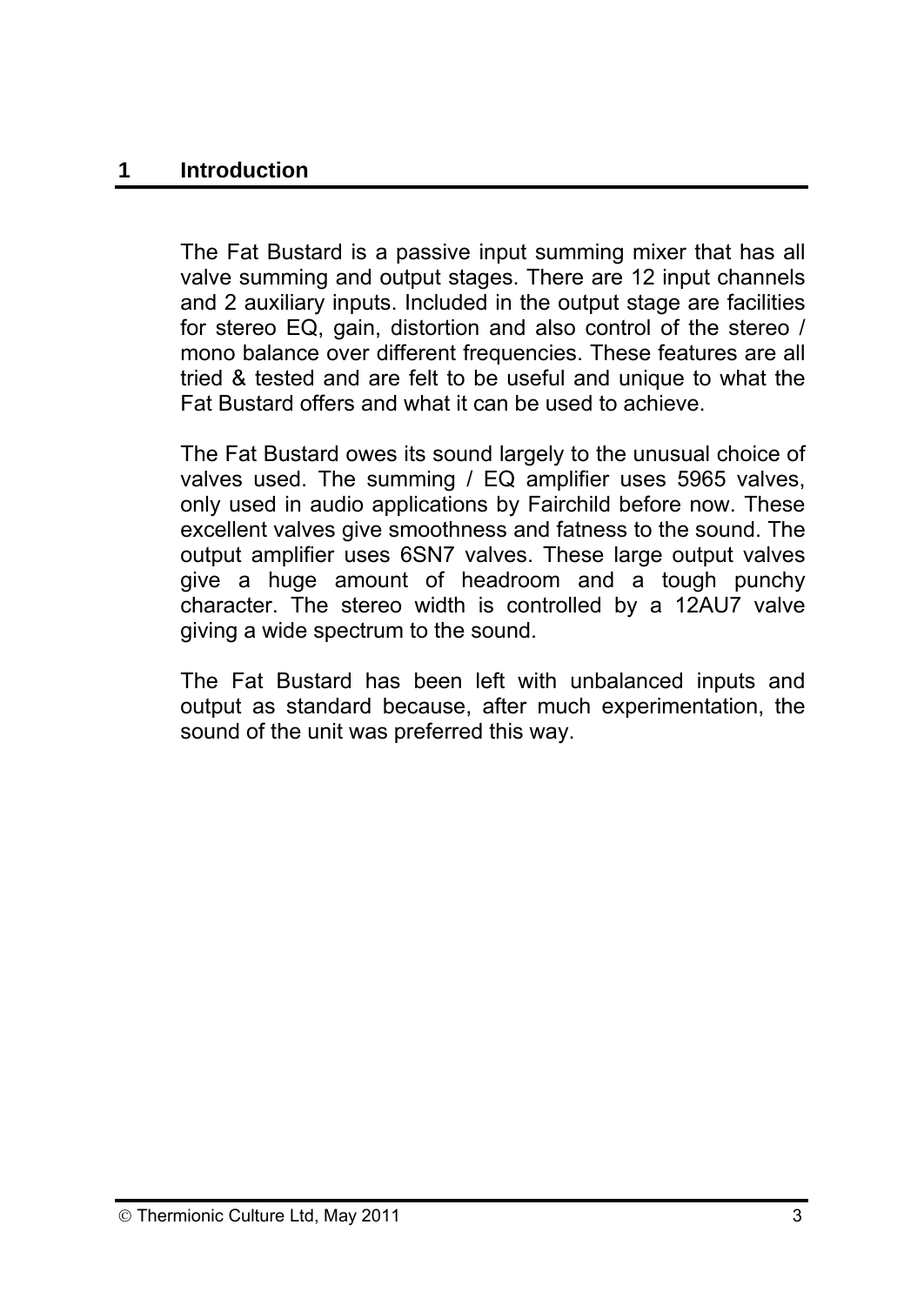# **2.1 Attitude**

The Attitude control has the same effect as found in Thermionic Culture's Rooster. At low settings (1 is low, Max is high) the distortion is kept to a minimum and the frequency response of the unit is very flat. At higher settings the distortion increases and the frequency response changes, tending to become less linear at high frequencies.

At setting 1 on the attitude control the summing amplifier is working at unity( 0dB ) gain. As the Attitude control is increased the gain rises to +14dB at the max setting.

# **2.2 EQ section**

The EQ section comprises a Bass lift, Top lift, Bass cut and Top cut.

The **Bass lift** and **Top lift** utilise Thermionic Culture's own **varislope** EQ curves where:-

The **Bass lift** curve starts to rise at 2kHz at low settings and at high settings the curve peaks at 50Hz.;

The **Top lift** curve starts to rise at 800Hz at low settings and then gives a peak at 10kHz at high settings.

The **Bass cut** is a stepped switch control. Positions 1 to 3 give a 6dB / octave High pass filter rising in frequency as the control is increased. Then positions 4 to 6 give a shelving filter that begins to act higher in frequency as the control is increased. This is intended to be used with the Bass lift control, much like classic passive valve EQ designs whereby a bass cut that acts slightly higher than the bass lift will give a mid cut, then a bass lift.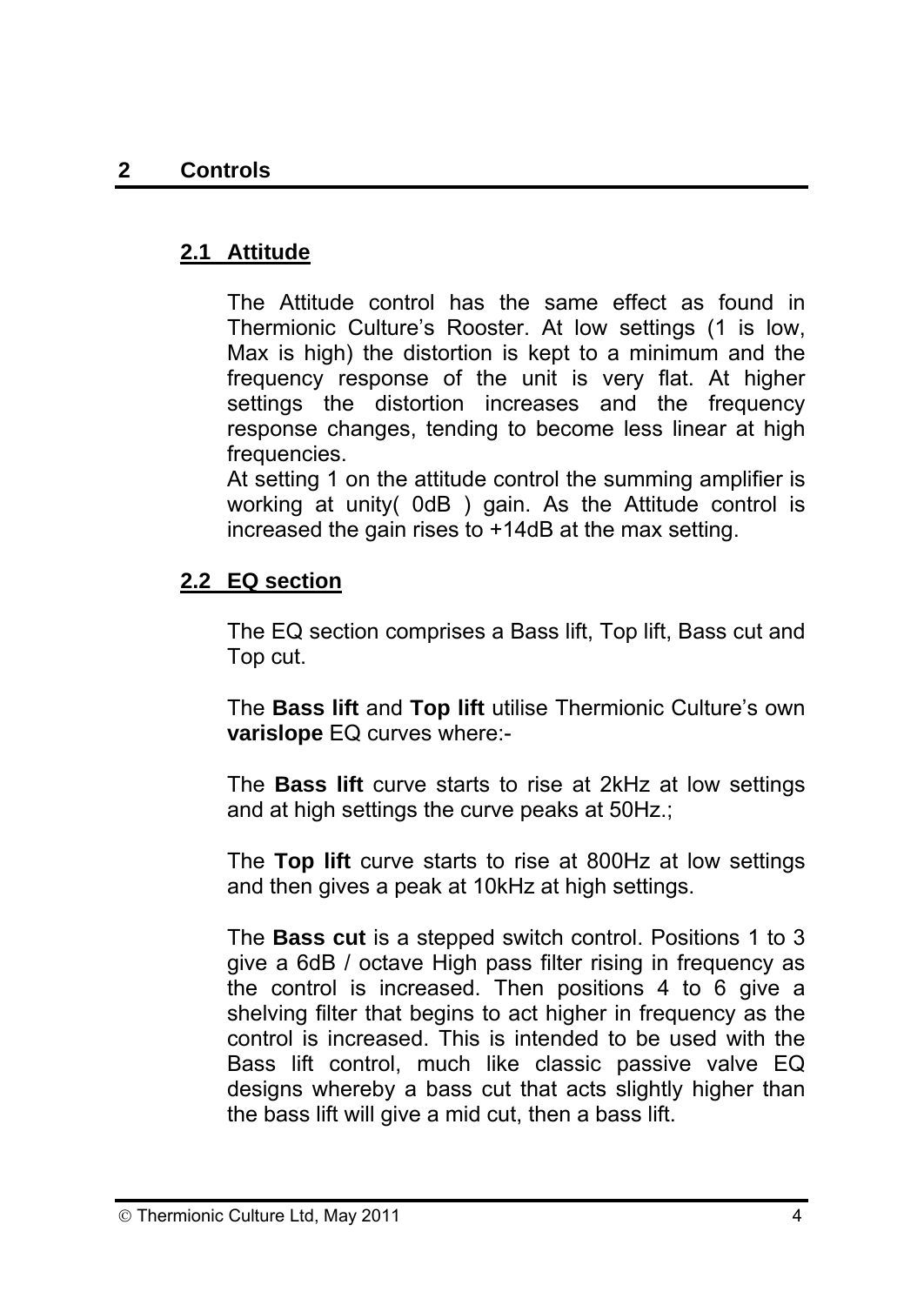The **Top cut** is also a stepped switch control. It acts in the same way as the Bass cut control. Positions 1 to 3 give a 6dB / octave low pass filter that decreases in frequency as the control is increased. Positions 4 to 6 give a shelving filter that acts lower in frequency the more the control is increased.

## **2.3 Stereo Width Section**

This section of the Fat Bustard is concerned with adjusting and tailoring the width of stereo with respect to frequency. Some features here are very similar to those found in Elliptical equalisers, most often found in mastering applications. Specifically vinyl mastering and cutting.

## **2.4 Stereo Spread**

This control can increase the apparent width of stereo at full bandwidth, or frequencies above a selected point ascertained by the Bandwidth control. As the Spread control is increased the stereo width increases from normal to very exaggerated.

There is an On/Off switch located next to the Spread control. This takes the Spread in and out of circuit.

## **2.5 Bandwidth**

This control is a stepped switch. At the bottom position the spread can be increased across all frequencies. Then the next positions give a high pass filter function to the spread at frequencies 100Hz, 250Hz, and 3kHz respectively. This effectively means that at maximum (3kHz) the spread affects higher frequencies only.

## **2.6 Bass to centre**

This control is a switched step control. At the bottom position (Full) the stereo is unaffected. At the next position up frequencies below 100Hz are made Mono whilst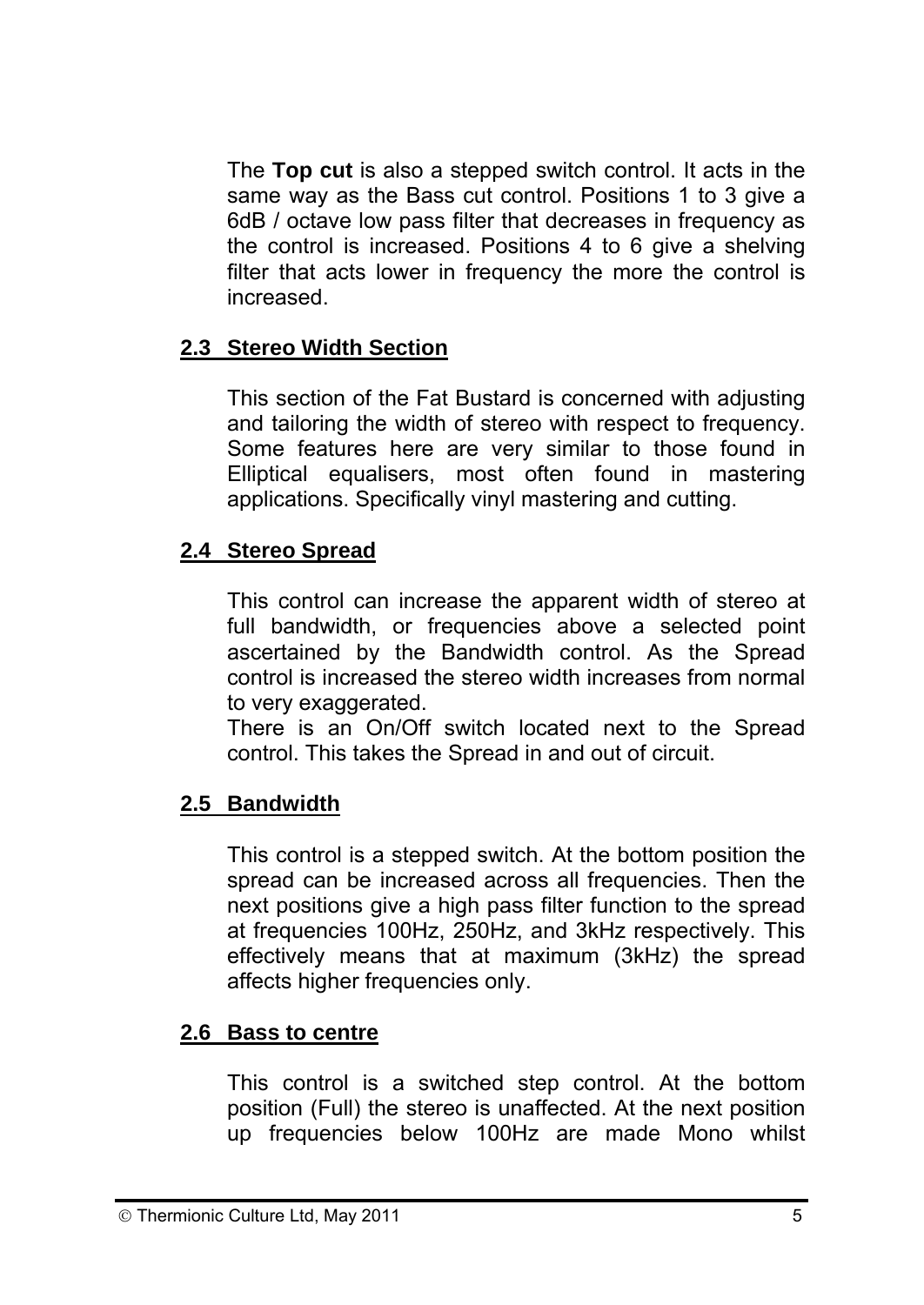frequencies above are stereo. At the next position frequencies below 200Hz are made Mono. At the last position all frequencies are Mono.

#### **2.7 Balance**

This control allows a fine control over the left / right balance of the Fat Bustard. This can be very useful in correcting any discrepancies of outboard equipment that may be slightly misaligned with respect to the level of the left and right hand signals.

#### **2.8 Output Level**

This control is a rotary switch that governs the final output level of the Fat Bustard. The switch is a high quality Elma switch and gives a smooth precise result.

#### **2.9 Monitor**

This controls the level to the monitor output, which is 8 dB lower than the main output. It is switchable (INT/EXT) between the Fat Bustard output and an external input, and it is intended that this can be used to compare the original signal to the playback from the equipment used for the final master. This is especially useful if a compressor (eg. a Phoenix) is inserted after The Fat Bustard.

There is a pre-set adjuster near the External Input jacks which determines the level of signal from the External Inputs. This should ideally be set up with a tone so that INT = EXT in level with any inserted equipment in bypass. It requires an "electrical" type flat-bladed screwdriver.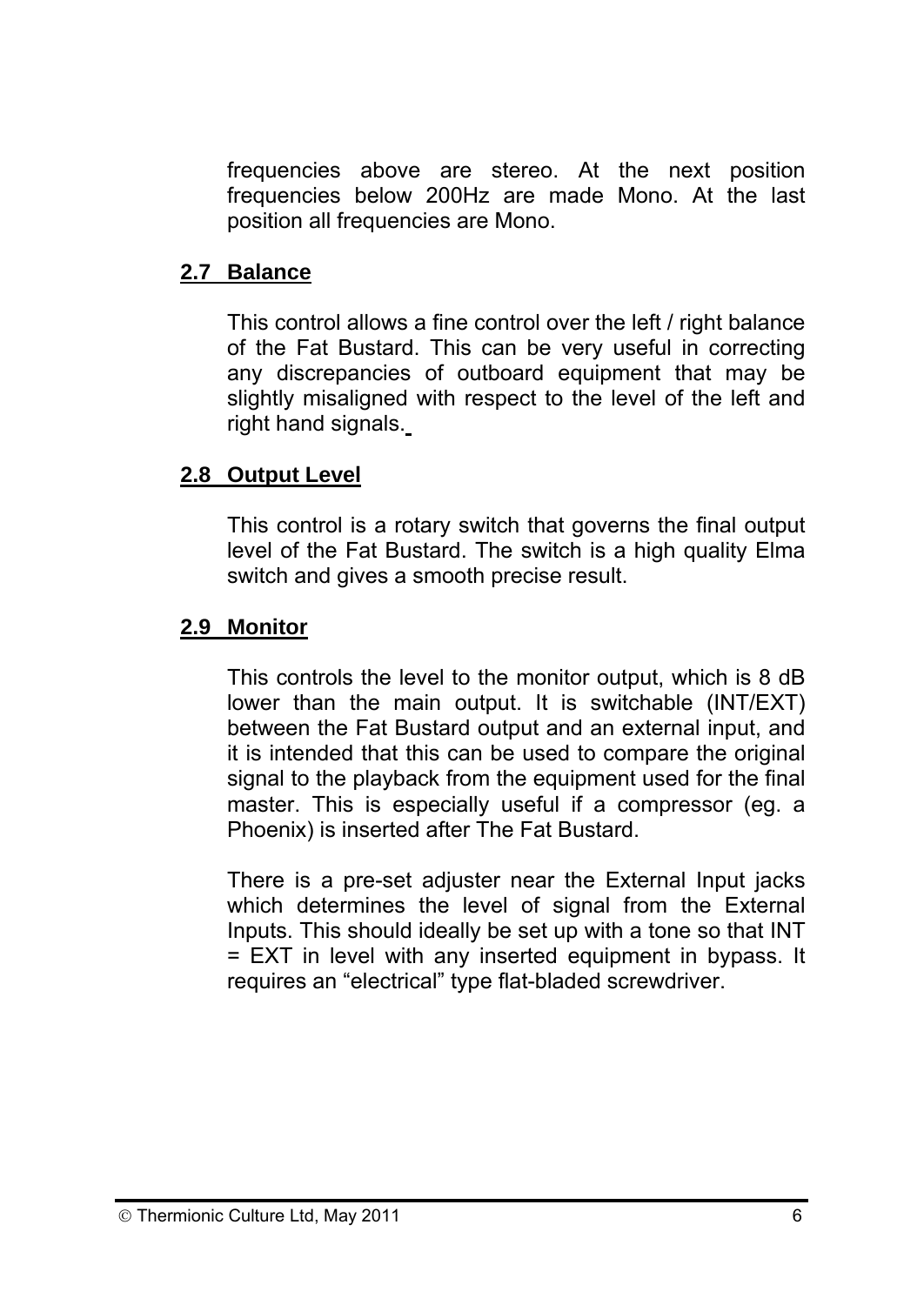# **3.1 Installation**

The Fat Bustard is designed for 19" rack mounting and, to repeat the warning on page 1, **must** have adequate ventilation.

# **3.2 Power**

The unit can operate from mains supplies of 220-240V AC or 110-120V AC, 50/60Hz. Check that the voltage selector at the back near the power inlet is set to the correct voltage setting.

# **3.3 Inputs**

All inputs are unbalanced but 'floating' slightly above ground due to a small resistor. This is connected between pins 3 & 1 of XLR sockets and between ring and sleeve of the EXT input jacks. This is to prevent the shorting to ground of one side of a low impedance electronically balanced source with consequent loss of quality.

# **3.4 Outputs**

Outputs are unbalanced with XLR main outputs having pins 1&3 shorted. The ring and sleeve on the monitor out jacks are also shorted.

# **3.5 Audio Connections**

Use standard balanced cables to connect to all audio equipment, whether balanced or unbalanced. For XLRs pins 2 & 3 are signal with pin 2 'hot'. Pin 3 is ground. On jacks, these are standard 0.25" stereo types with the tip 'hot'. Unbalanced jacks can also be used.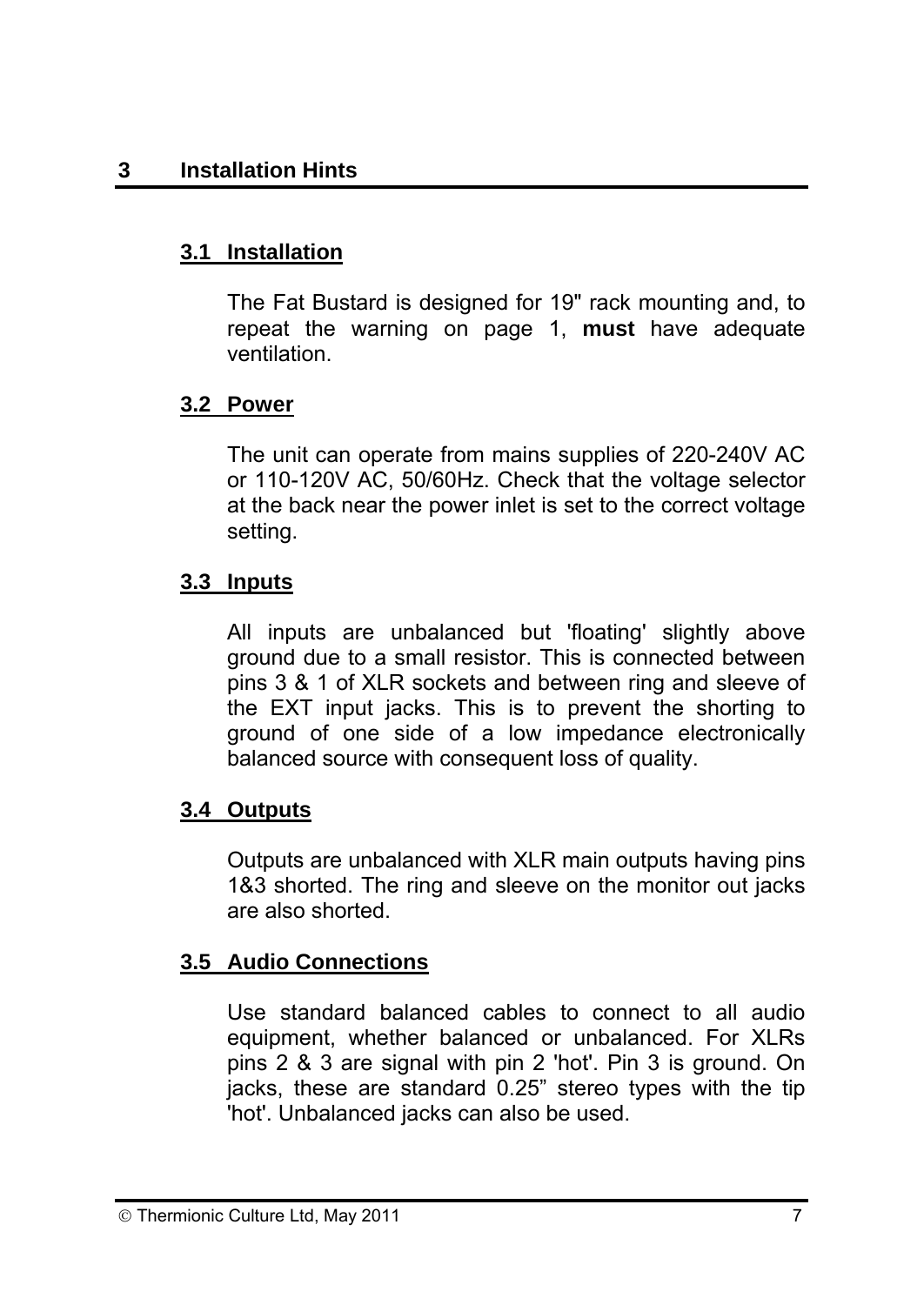## **3.6 Tips**

To minimise the possibility of hum loops, quality loss, or pick up of unwanted signals, keep cables as short as reasonably possible. This applies especially to the monitor outputs which come out at relatively low level and higher impedance. The power connections to the Fat Bustard and other equipment connected to it should all come from the same mains distribution point.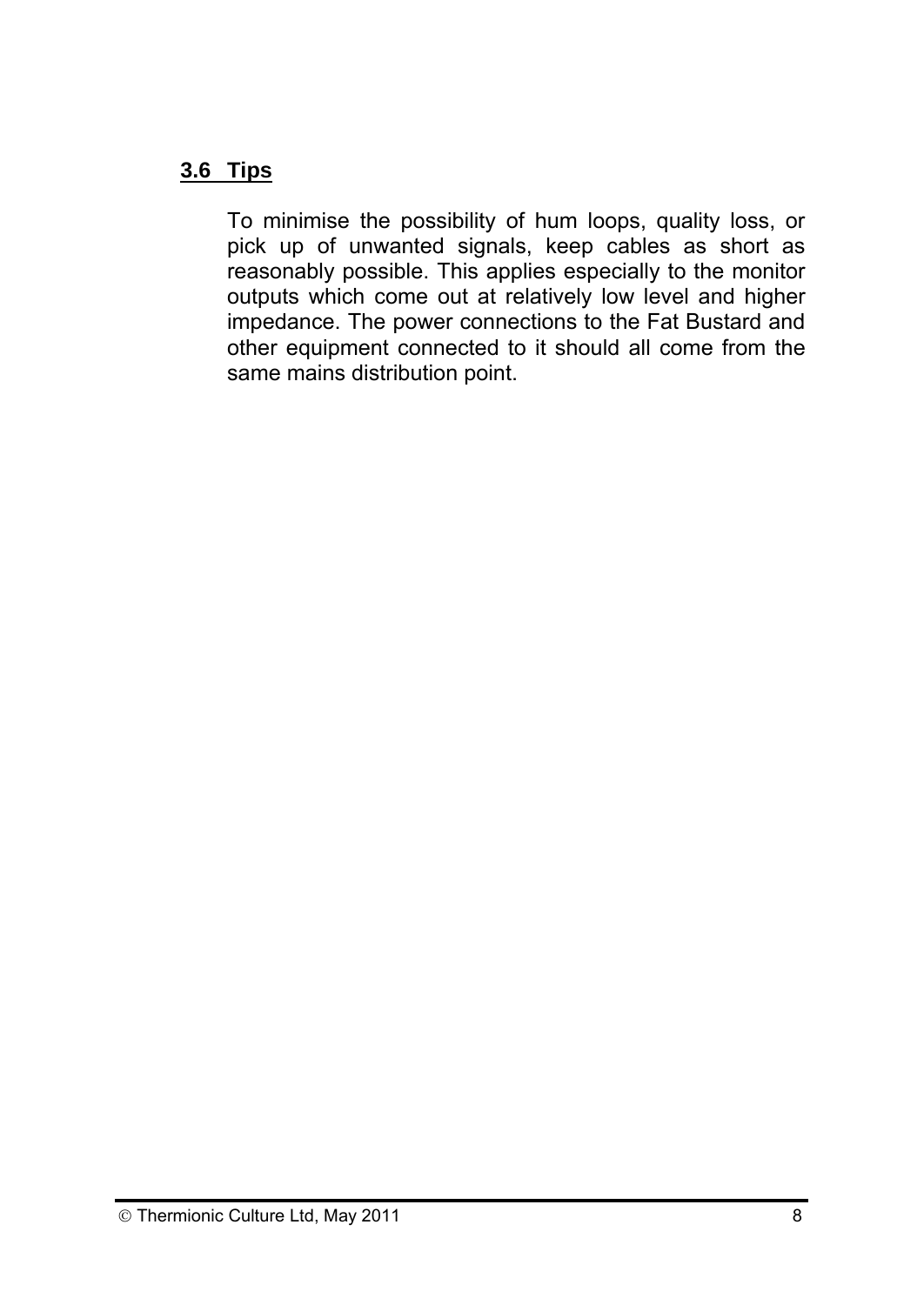## **4 Operational Hints**

Try increasing the Attitude control for more aggression, punch, warmth in the sound of a mix.

Bass drums, snare drums and vocals can all benefit from being sent to a mono channel with pan turned off for more level. This allows them to be high in the mix without running preceding outboard equipment unnecessarily hot.

Try using the bass cut shelving positions together with the bass lift for that classic Pultec style equalisation trick.

A harsh sounding mix can be enhanced by using the stereo spread control at a frequency above the Full setting on the bandwidth control. In effect the harsh upper frequencies of the mono part of the mix will be softened and the stereo part of the mix will sound more open. Also try adding treble to the mix and the effect on a modern board will be to make it more 'Sixties' due to the 'soft' sound of our 'varislope' valve eq. design.

Don't be afraid to use the top and bottom lift EQ. There is no extra circuitry in the signal path, so no degradation of the signal occurs.

Drums can be made more solid by using the bass to centre control, the low end will sound more focused and feel heavier.

The output valves will handle huge amounts of headroom, so don't be afraid to run the Fat Bustard hot. The needles in the meters won't bend if you go too far, believe me I've tried!!

This unit makes a great sidecar desk when mixing, if you have the luxury, maybe put your drums through it. Or think of it as a second mix buss.

It is advisable to mute any channels (or aux) when not in use, to minimise noise and crosstalk.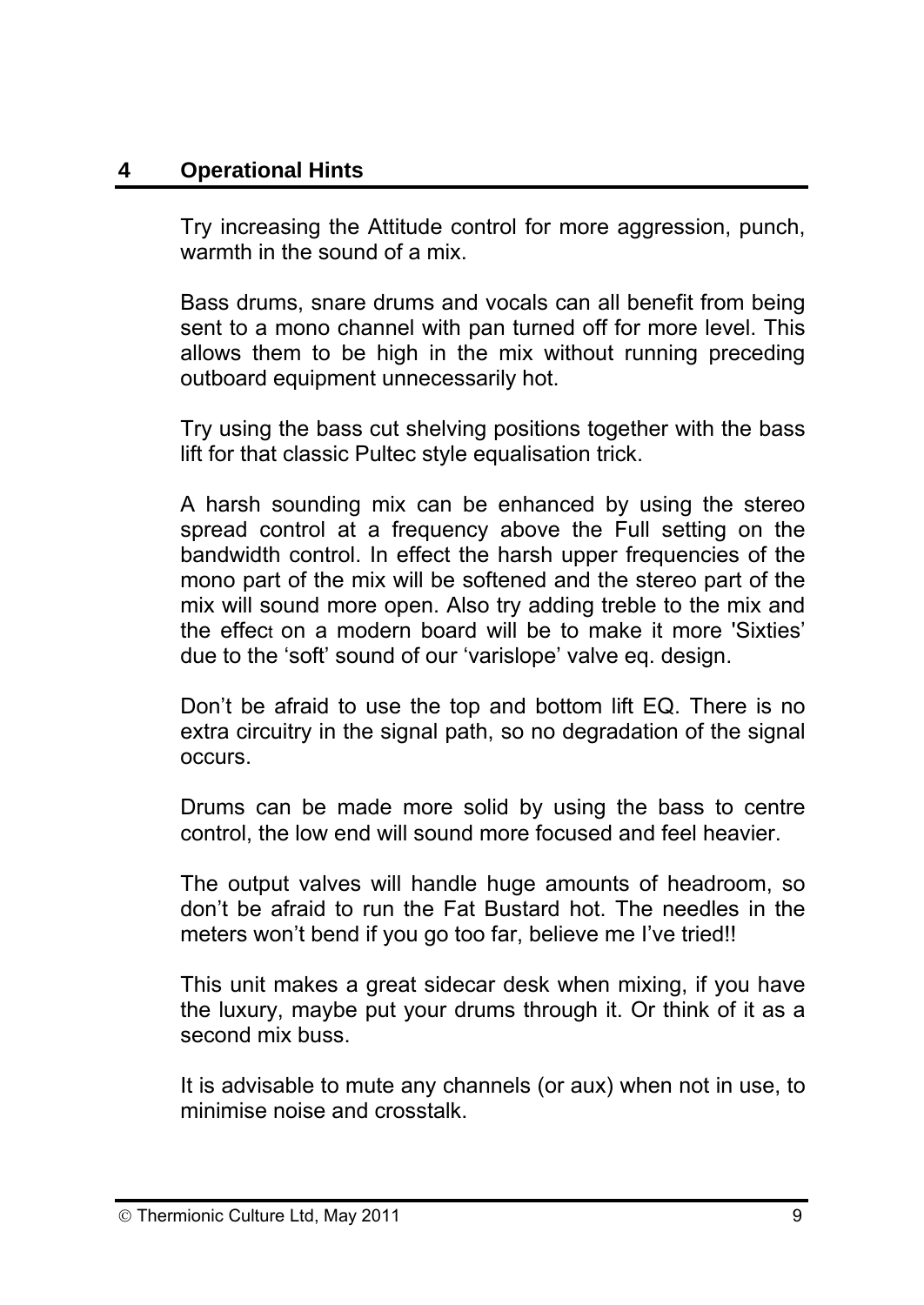The 12 inputs can be connected by the 12 labelled XLR sockets on the back of the unit.

As the front panel indicates, 8 of these inputs are pairs of stereo inputs and 4 are mono inputs.

The stereo inputs (channels 1 to 8) have a stereo rotary fader and a channel on/off switch.

The mono inputs (channels 9 to 12) have a mono rotary fader, pan pot and channel on/off switch. There is also a Mono/Pan switch for each mono channel. Set to 'Pan', the channel can be panned left to right with the pan pot. Set to 'Mono', the channel won't be affected by the pan pot and will go to stereo centre. The channel will also gain about 3dB of gain.

The 2 auxiliary inputs can be used as either a further 2 inputs to be summed, or as the interface for the Little Bustard which will provide the facility to extend the number of input channels to be summed. There are 2 XLR sockets on the back of the unit, that are used to connect the auxiliary inputs. When used as 2 more inputs to be summed they have an on/off switch each. Also the inputs will normally be configured as Aux 1 to stereo left and Aux 2 to stereo right. The Aux to centre switch sends both Aux inputs to stereo centre (mono).

The Fat Bustard has unbalanced inputs and output as standard because, after much experimentation, the sound of the unit was preferred this way.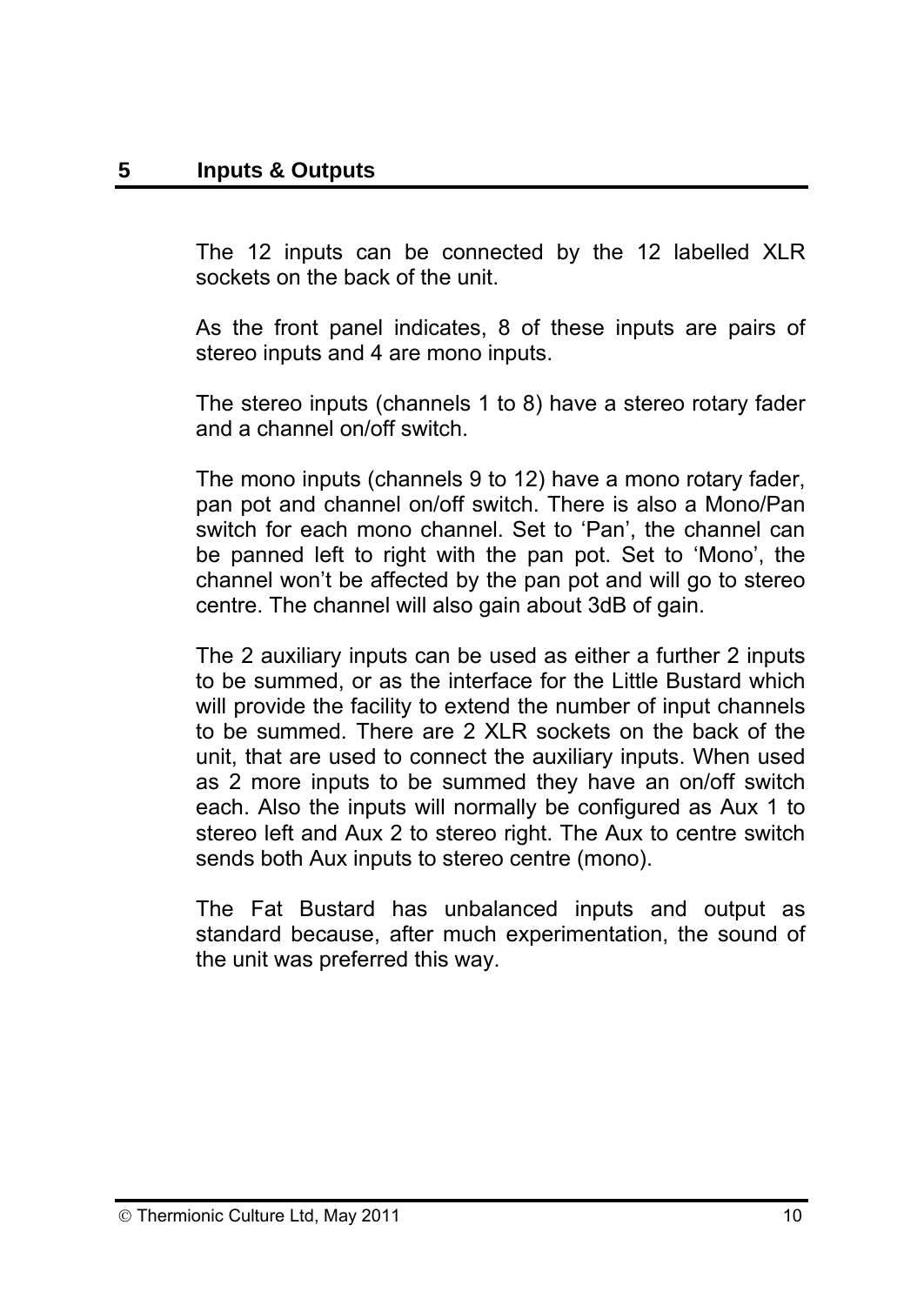#### **6 Servicing & Maintenance**

The unit comes with a 12 month warranty covering all parts, including valves. It is essential that it is returned to our factory or to the dealer from which it was purchased for repairs to be carried out otherwise the warranty is invalidated. There is, however, one important exception to this rule:

#### **6.1 Valves**

It is quite safe for the user to change the valves, but **the unit must not be operated without all valves plugged in**. If a fault occurs, it may be a valve, so **unplug the mains** and remove the top cover.

The two input valves are nearest the front panel and there is one for each channel. Similarly, the two output valves are at the rear (the large hot ones!).

You can swap the valves from side to side to isolate a fault, in fact we recommend that you swap the two 5965 valves after about 18 months to prolong their life.

Valve complement (spares are available from Thermionic Culture Ltd.):

| - Input       | $2 \times 5965$ ; |
|---------------|-------------------|
| Output -      | 2 x 6SN7          |
| Stereo spread | 1 x 12AU7 (ECC82) |

#### **6.2 Operating voltage / Fuse**

The Fat Bustard is switch selectable to operate from either 230V or 115V 50/60Hz AC mains supply.

NOTE: Mains fuses may be replaced in accordance with the following table:

| <b>Operating Voltage</b> | <b>Fuse Rating</b> |
|--------------------------|--------------------|
| 115V                     | T2.5A 20mm type    |
| 230V                     | T1.25A 20mm type   |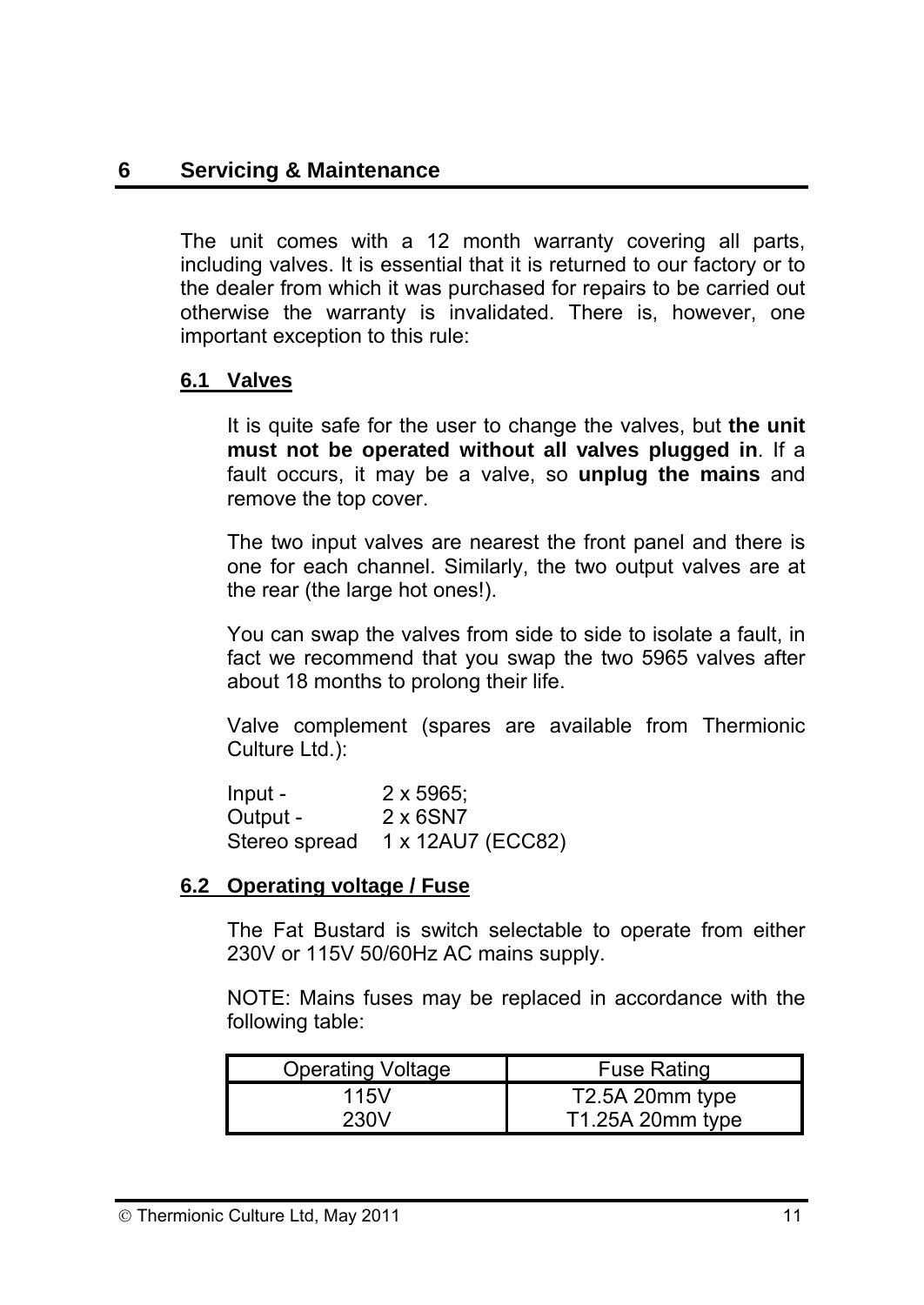| Input impedance:                      | 10 $k\Omega$ (dependent upon channel and<br>setting), unbalanced                                                                                         |
|---------------------------------------|----------------------------------------------------------------------------------------------------------------------------------------------------------|
| Output impedance:                     | $600\Omega$ unbalanced                                                                                                                                   |
| Monitor:                              | $5k\Omega$ unbalanced                                                                                                                                    |
| Gain (ch. 1-8):                       | 0 at Attitude 1, +11dB at max attitude                                                                                                                   |
| Maximum Output level:                 | $+25$ d $B$ U                                                                                                                                            |
| Distortion:                           | (at Attitude 1) 0.015% +8dBm output<br>(at Attitude 3) 0.25%<br>(at max. attitude) ≥1% (dependent on<br>how hard valves are driven)                      |
| Signal to noise:<br>(IEC weighted)    | at least 100dB below MOL at Att.1                                                                                                                        |
|                                       | Freq. response (±1dB): 16Hz to 40kHz (at Attitude 1)                                                                                                     |
| Max bass lift                         | +10dB @ 50Hz                                                                                                                                             |
| Max top lift:                         | +12db @ 12kHz                                                                                                                                            |
| Phase shift (10kHz):<br>with EQ flat  | (at Att.1), 7% (26°)<br>(at Att. 4), 10% (36°)                                                                                                           |
| Crosstalk:<br>(average at Att. 1 & 2) | 59dB @ 1kHz, 44dB @ 10kHz.<br>Crosstalk will increase at high attitude<br>settings and when stereo spread<br>and/or bass to centre controls are<br>used. |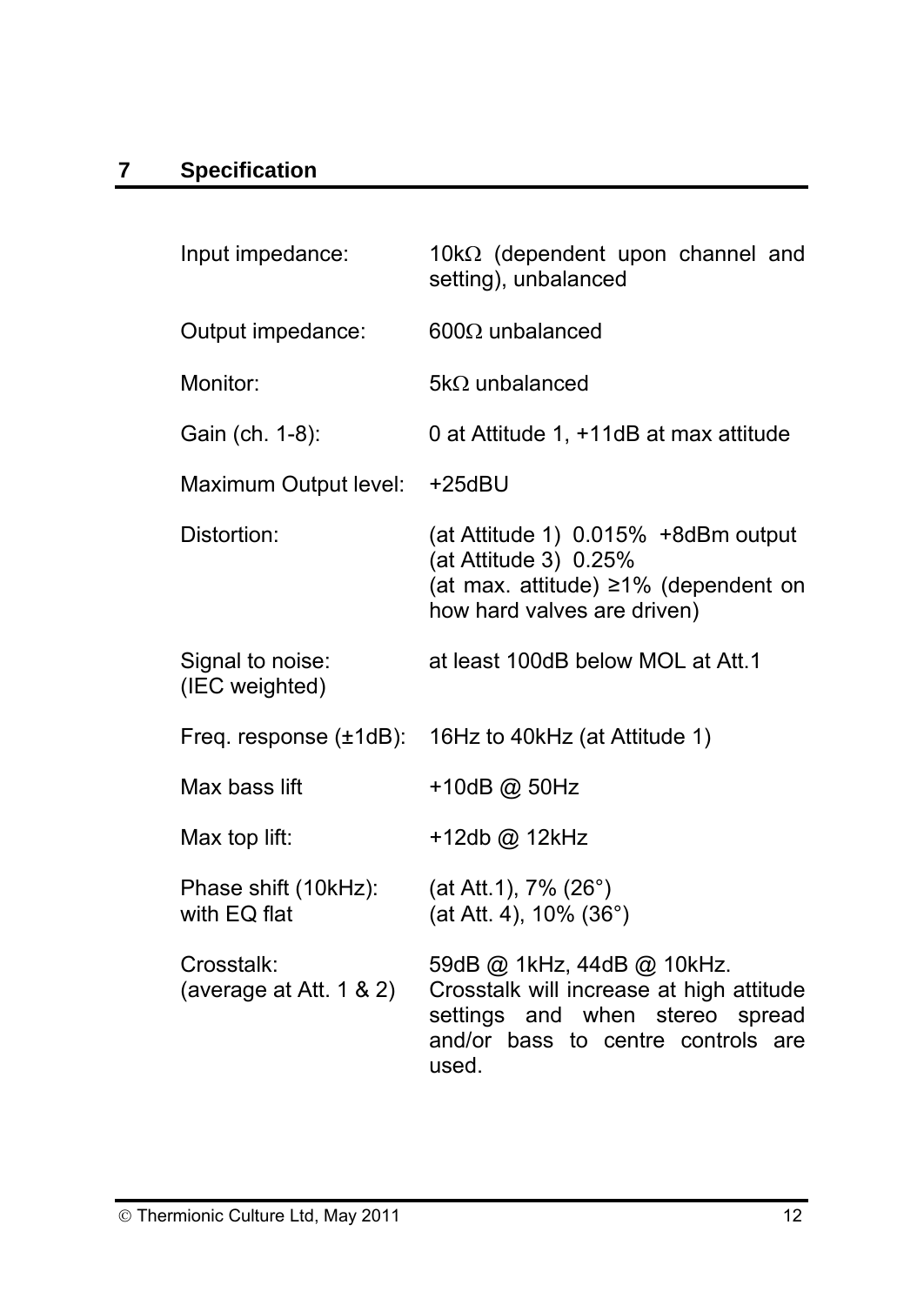

#### **The Fat Bustard - frequency response curves**